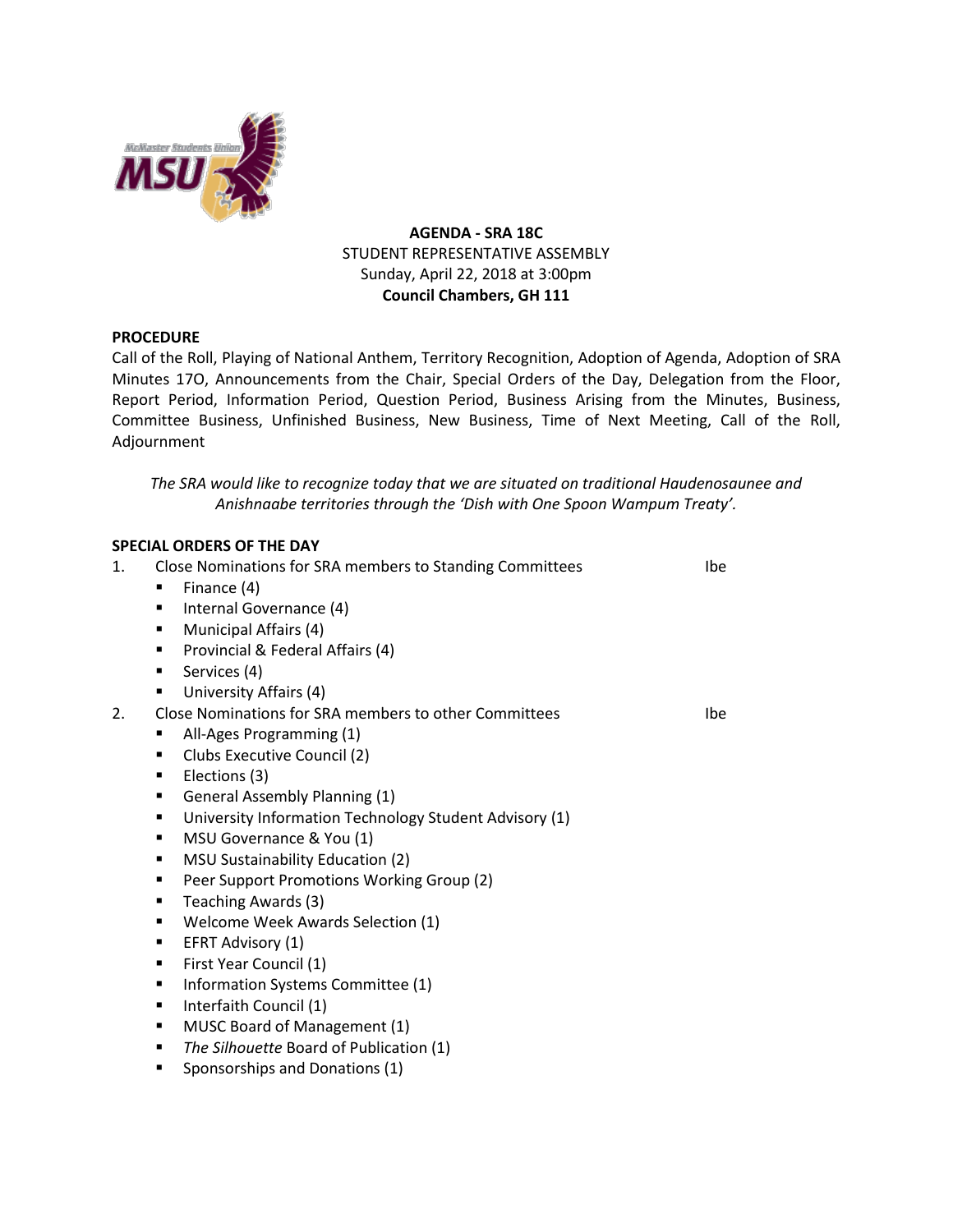## **BUSINESS ARISING FROM THE MINUTES**

|    | Access to Mental Health Care and Training           | lbe. |
|----|-----------------------------------------------------|------|
| 2. | Call to Condemn Proposed Anti-Disruption Guidelines | lbe  |
| 3. | Clubs without Membership Rules                      | Ibe  |

## **BUSINESS**

| 1. | BYLAW 3/B - STANDING COMMITTEES OF THE SRA | D'Souza   |
|----|--------------------------------------------|-----------|
| 2. | BYLAW 5 – FINANCIAL AFFAIRS                | D'Souza   |
| 3. | OPERATING POLICY - EXECUTIVE REMUNERATION  | Anbalagan |
|    | 4. Ratification of Executive Board Members | Ibe       |
|    | 5. Executive Board Parameters              | Ibe       |

## **MOTIONS**

- 1. **Moved** by Ibe, **seconded** by \_\_\_\_\_ that the Assembly close nominations for SRA members to Standing Committees as listed.
- 2. **Moved** by Ibe **seconded** by that the Assembly close nominations for SRA members to Other Committees as listed.
- 3. **Moved** by \_\_\_, **seconded** by \_\_\_ that the McMaster Students Union advocate for improved access to mental health care for students, as well as better implementation of the McMaster Mental Health and Well Being Strategy, including the addition of sexual assault response training to their "mental health first aid" training; and to extend this training to:
	- Welcome Week reps
	- Special Constables
	- On-Campus Security
	- Any Additional Hired Security (e.g. events)
- 4. **Moved** by \_\_\_, seconded by \_\_\_ that the following statement be adopted:

Whereas; McMaster University has proposed a set of "anti-disruption" guidelines which aim to suppress student dissent on campus,

Whereas; these proposed guidelines attempt to draw a distinction between protest which is "acceptable" and "unacceptable" to the university,

Whereas; these proposed guidelines restrict tactics traditionally employed by campus activists, disproportionately affecting the ability of marginalized students and union members to be heard,

Whereas; the administration condescends and dismisses student voices in their committee report,

Whereas; these guidelines were assembled by a committee which is unrepresentative of the McMaster community, without proper consultation of affected parties,

Be it resolved that; the McMaster Students Union call on the university to abandon the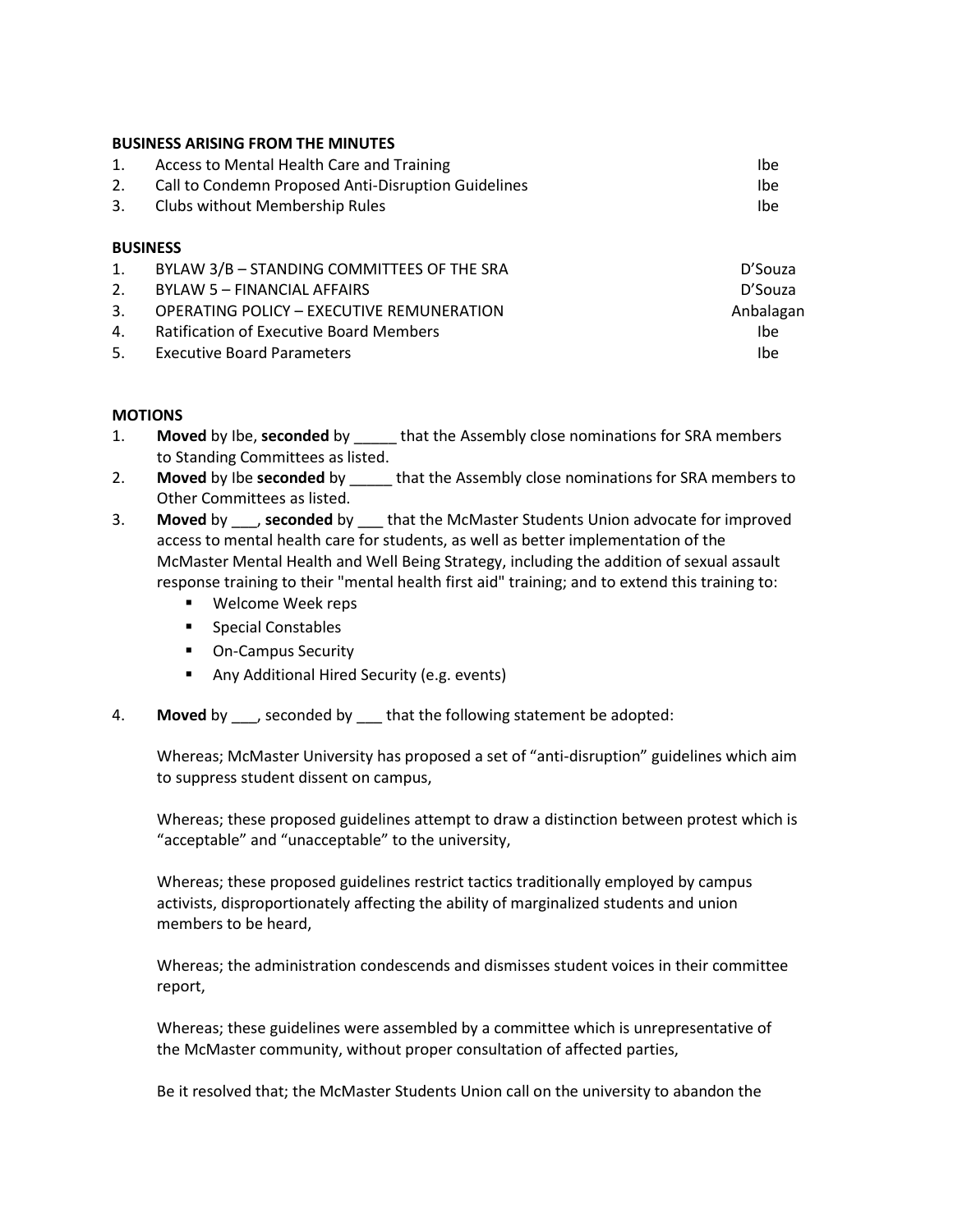implementation of the anti-disruption guidelines.

Be it further resolved that McMaster Students Union will demand transparency with regards to the ad-hoc committee on the guidelines and its decision-making, which may include but is not limited to meeting reports and information on how the committee was selected.

Be it further resolved that the McMaster Students Union makes publicly accessible updates on its advocacy on this motion, through measures which may include but are not limited to having a Silhouette reporter present and publicly releasing minutes.

- 5. **Moved** by \_\_\_, **seconded** by \_\_\_ that the McMaster Students Union work with Graduate Student Association and the McMaster Association of Part-time Studies to create a system of clubs that do not have membership rules so that all students can participate equally in them.
- 6. **Moved** by D'Souza, seconded by \_\_\_\_\_\_ that the Assembly approve the changes to BYLAW 3/B – STANDING COMMITTEES OF THE SRA, as circulated.
- 7. **Moved** by D'Souza, seconded by that the Assembly approve the changes to BYLAW 5 – FINANCIAL AFFAIRS, as circulated.
- 8. **Moved** by Anbalagan, seconded by \_\_\_\_\_\_ that the Assembly approve the changes to OPERATING POLICY – EXECUTIVE REMUNERATION as circulated.
- 9. **Moved** by Ibe, **seconded** by \_\_\_\_\_\_ that the Assembly ratify the results of the Executive Board Election.
- 10. **Moved** by Ibe, **seconded** by \_\_\_\_\_\_ that the Assembly delegate all of its authority to the Executive Board with the exception that the Executive Board will not change any MSU Bylaws, nor shall it approve any SRA minutes, from May 1, 2018 – August 31, 2018.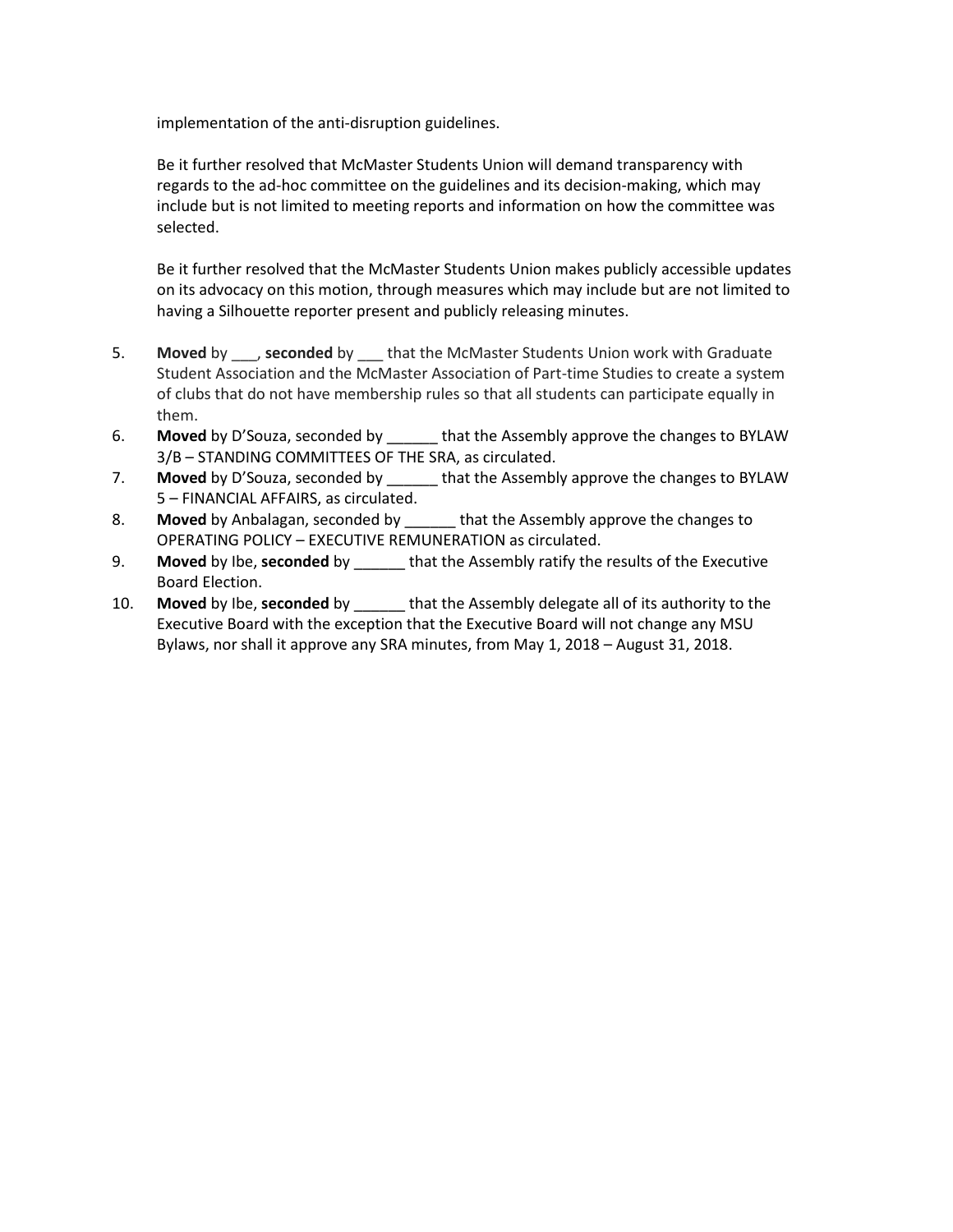

## **Student Representative Assembly Meeting 18C Sunday, April 22, 2018 at 4:00pm Council Chambers, GH111**

## **Called to Order at 4:58pm**

| <b>CALL OF THE ROLL</b> |                                                                                                                                                                                                                                                             |
|-------------------------|-------------------------------------------------------------------------------------------------------------------------------------------------------------------------------------------------------------------------------------------------------------|
| Present                 | Anbalagan, Anderson, Arbess, Bishara, Bonk, Deshpande, D'Souza, Emmanual, Gandzi,<br>Hackett, Ibe, Ibrahim, Isah, Kumaran, Lee, MacLean, McIver, Oketch, Rana, Reddy,<br>Roshan, Salciccioli Shingleton-Smith, N. Singh, S. Singh, Sykes, Villasis, Warwani |
| <b>Absent Excused:</b>  | Bishara, Florean, Espiritu, Grewal, Irfan, Senthillmohan, Teipal                                                                                                                                                                                            |
| Absent                  | Ahmed                                                                                                                                                                                                                                                       |
| Late                    |                                                                                                                                                                                                                                                             |
| <b>Others Present:</b>  | Stephanie Bertolo (Vice-President (Education)-Elect), Scott Robinson (Vice-President<br>(Finance)-Elect), Ikram Farah (President-Elect), Emma Ferguson (Recording Secretary)                                                                                |
| Chair                   | Helen Zeng                                                                                                                                                                                                                                                  |

## **TERRITORY RECOGNITION**

■ The SRA would like to recognize today that we are situated on traditional Haudenosaunee and Anishnaabe territories through the 'Dish with One Spoon Wampum Treaty'.

#### **ADOPTION OF AGENDA**

**Moved** by Warwani, **seconded** by Anderson that the Assembly adopt the agenda, as presented.

## **Passes Unanimously**

#### **Amendment**

**Moved** by Warwani, **seconded** by Kumaran to postpone Business Arising from the Minutes items #1, #2, #3 to SRA 18D.

## **Passes Unanimously**

## **Amendment**

**Moved** by Warwani, **seconded** by Kumaran to add OPERATING POLICY – STUDENT ACTIVITY BUILDING CONSULTATION COMMITTEE to Business.

## **Passes Unanimously**

## **Amendment**

**Moved** by Hackett, **seconded** by Anderson to add the following motion to Business: **"Moved** by \_\_\_\_ **seconded** by \_\_\_\_\_ that the assembly approve a retroactive wage increase of 0.75% to the 2017- 18 Board of Directors effective January 1st, 2018."

## **Passes Unanimously**

**Moved** by Warwani, **seconded** by Anderson that the Assembly adopt the agenda, as amended.

## **Passes Unanimously**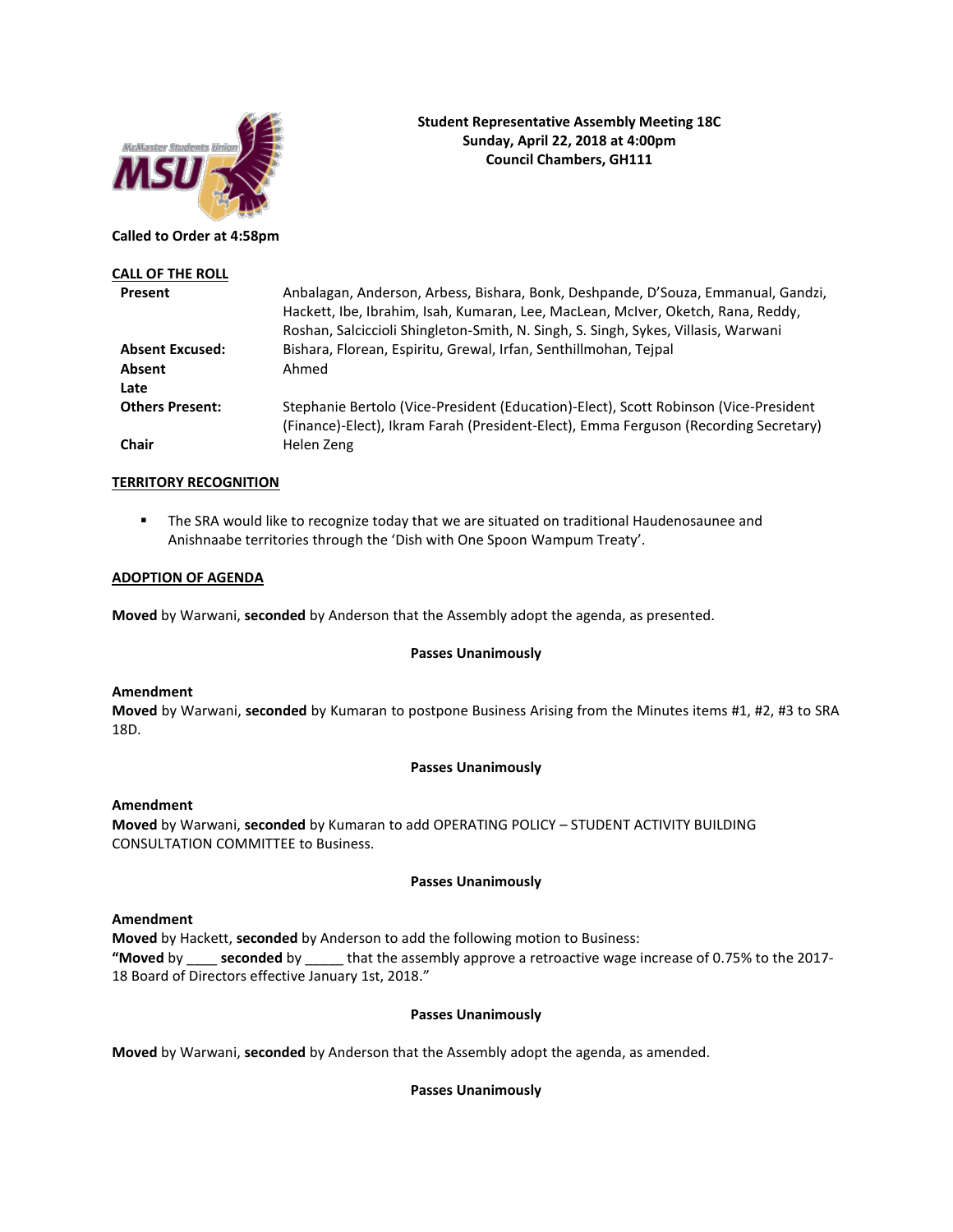## **ADOPTION OF MINUTES**

**Moved** by Warwani, **seconded** by Reddy that the Assembly adopt the minutes from SRA meeting 17O - February 25, 2018, as circulated.

## **Passes Unanimously**

## **ANNOUNCEMENTS FROM THE CHAIR**

■ The Chair asked for Observers in the back to sign the Observer's List for the minutes. The Chair asked for Assembly members to share the livestream.

## **SPECIAL ORDERS OF THE DAY**

- **1. Close Nominations for SRA members to Standing Committees**
	- $\blacksquare$  Finance (4)
	- Internal Governance (4)
	- Municipal Affairs (4)
	- Provincial & Federal Affairs (4)
	- **■** Services (4)

**Moved** by Warwani, **seconded** by Kumaran that the Assembly close nominations for SRA members to Standing Committees as listed.

■ The Chair reviewed the nominations.

#### **Passes Unanimously**

#### **Acclamations**

- **■** The Speaker announced that Ibrahim, McIver, Reddy, and Shingleton-Smith won the SRA seats on Internal Governance committee by acclamation.
- The Speaker announced that Bishara, Isah, Kumaran, and Oketch won the SRA seats on Provincial and Federal Affairs committee by acclamation.
- **.** The Speaker announced that Arbess, Gandzi, Kumaran, and Sykes won the SRA seats on Municipal Affairs committee by acclamation.
- **■** The Speaker announced that Roshan, Salciccioli, Shingleton-Smith, and Sykes won the SRA seats on Services committee by acclamation.

#### **Parameters**

**Moved** by Hackett, **seconded** by Salciccioli that the Assembly set parameters for Standing Committee elections at one minute for opening statements, and two minutes questions pooled with a 30 second cap on answers.

### **Passes Unanimously**

#### **Finance Committee Election for (4) SRA Seats**

#### **Nominees**

- Anderson
- Emmanuel
- Espiritu
- Florean
- Irfan
- Villasis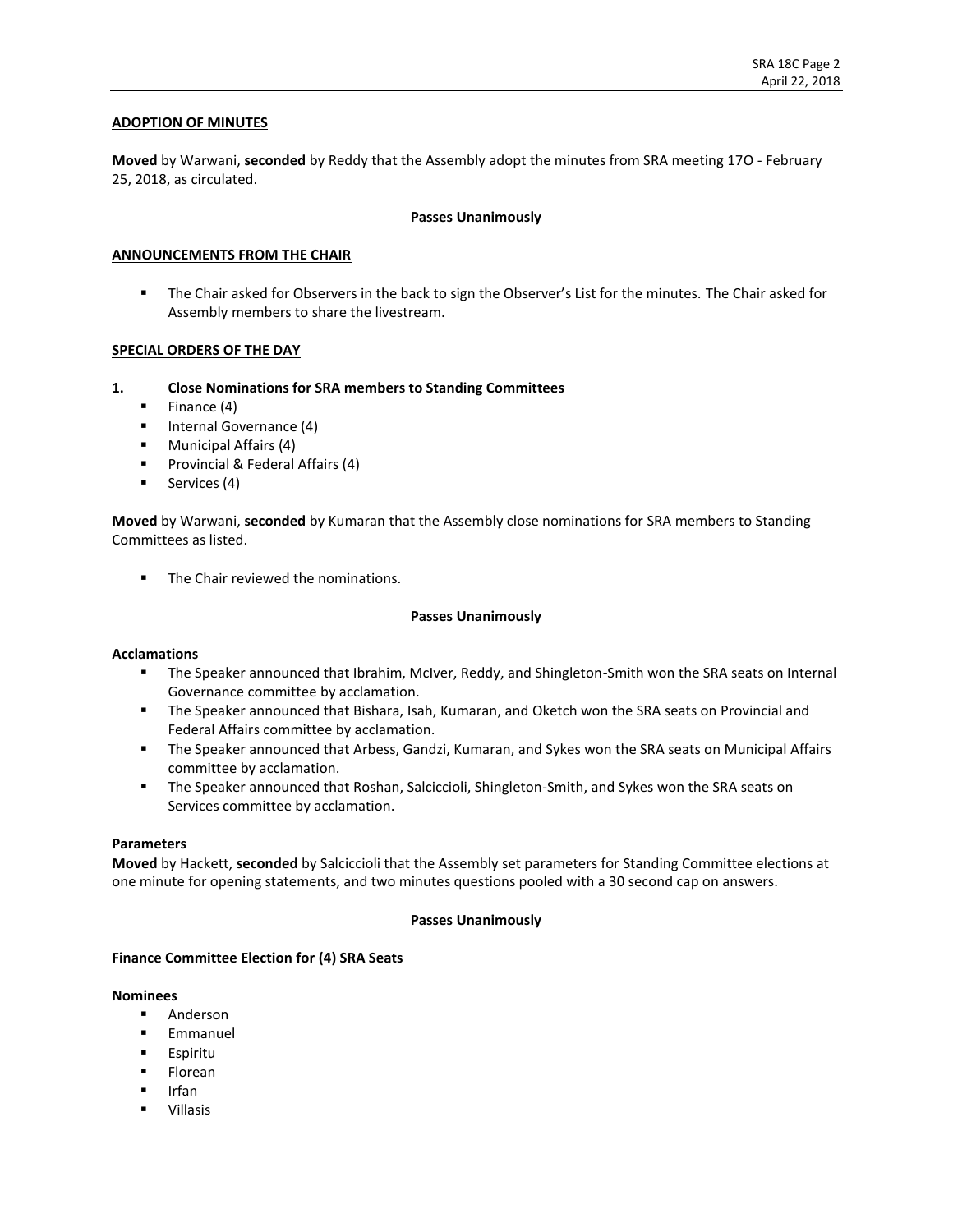- S. Singh
- Candidates spoke within allotted time.
- Assembly voted by secret ballot

| <b>Candidate</b> | Vote |
|------------------|------|
| Anderson         | 21   |
| <b>Emmanual</b>  | 22   |
| Espiritu         | 5    |
| <b>Florean</b>   | 17   |
| Irfan            | 4    |
| S. Singh         | 11   |
| <b>Villasis</b>  | 17   |
| Spoiled          | Ω    |

**■** Anderson, Emmanuel, Florean, and Villasis won the SRA Seats on the Finance Committee.

## **University Affairs Committee Election for (4) SRA Seats**

### **Nominees**

- Anderson
- Bishara
- Senthillmohan
- N. Singh
- Warwani
- Candidates spoke within allotted time.
- Assembly voted by secret ballot

| <b>Candidate</b> | Vote |
|------------------|------|
| Anderson         | 22   |
| <b>Bishara</b>   | 16   |
| Senthillmohan    | 23   |
| N. Singh         | 23   |
| Warwani          | 21   |
| Spoiled          | O    |

▪ Anderson, Senthillmohan, Singh, and Warwani won the SRA Seats on the University Affairs Committee.

## **The Speaker declined the Chair The Deputy Speaker declined the Chair**

**Moved** by Arbess, **seconded** by Sykes that the Assembly appoint Elizabeth Wong as Speaker *Pro Tempore.*

## **Passes Unanimously**

## **2. Close Nominations for SRA members to Other Committees**

**Moved** by Warwani, **seconded** by Kumaran that the Assembly close nominations for SRA members to Standing Committees as listed:

■ Clubs Executive Council (2)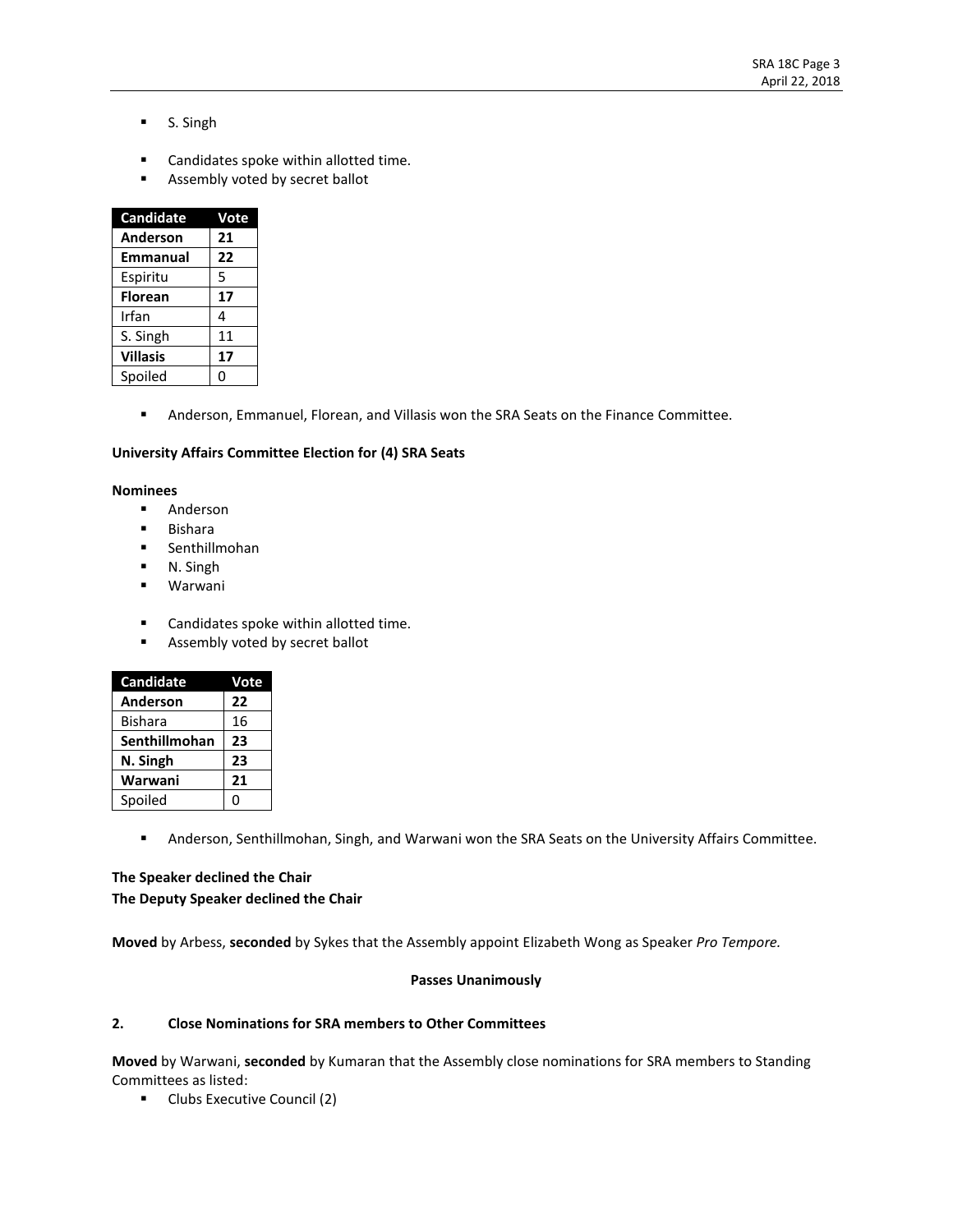- Elections (3)
- General Assembly Planning (1)
- University Information Technology Student Advisory (1)
- MSU Governance & You (1)
- **MSU Sustainability Education (1)**
- Peer Support Promotions Working Group (2)
- Programming Advisory Committee (2)
- Teaching Awards (*1*)
- Welcome Week Awards Selection (1)
- **EFRT Advisory (1)**
- **EXECUTE:** First Year Council (1)
- **■** Information Systems Committee (1)
- Interfaith Council (1)
- MUSC Board of Management (1)
- **•** The Silhouette Board of Publication (1)
- Sponsorships and Donations (1)
- The Chair reviewed the nominations.

## **Passes Unanimously**

## **Acclamations**

- **The Speaker announced that Florean and Tejpal won the SRA seats on Clubs Executive Council by** acclamation.
- **EXECT** The Speaker announced that Salciccioli won the SRA seat on General Assembly Planning Committee by acclamation.
- **■** The Speaker announced that Florean won the SRA seat on University Information Technology Student Advisory committee by acclamation.
- The Speaker announced that Ibrahim won the SRA seat on MSU Governance & You committee by acclamation.
- The Speaker announced that MacLean won an SRA seat on MSU Sustainability Education Committee by acclamation.
- **The Speaker announced that Florean and Roshan won the SRA seats on Peer Support & Promotions** Working Group by acclamation.
- **■** The Speaker announced that McIver and Tejpal won the SRA seats on Programing Advisory committee by acclamation.
- The Speaker announced that Hackett won the SRA seat on Welcome Week Awards committee by acclamation.
- **The Speaker announced that Anderson won the SRA seat on EFRT Advisory committee by acclamation.**
- The Speaker announced that Lee won the SRA seat on First Year Council by acclamation.
- **.** The Speaker announced that Ibrahim won the SRA seat on Information Systems committee by acclamation.
- **•** The Speaker announced that Arbess won the SRA seat on Interfaith Council by acclamation.
- **■** The Speaker announced that Florean won the SRA seat on MUSC Board of Management by acclamation.
- **•** The Speaker announced that S. Singh won the SRA seat on The Silhouette Board of Publication by acclamation.
- The Speaker announced that Kumaran won the SRA seat on Sponsorship and Donations committee by acclamation.

## **Parameters**

**Moved** by Anbalagan, **seconded** by Ibe that the Assembly set parameters for Standing Committee elections at 30 seconds opening statements, and two minutes questions pooled with a 30 second cap on answers.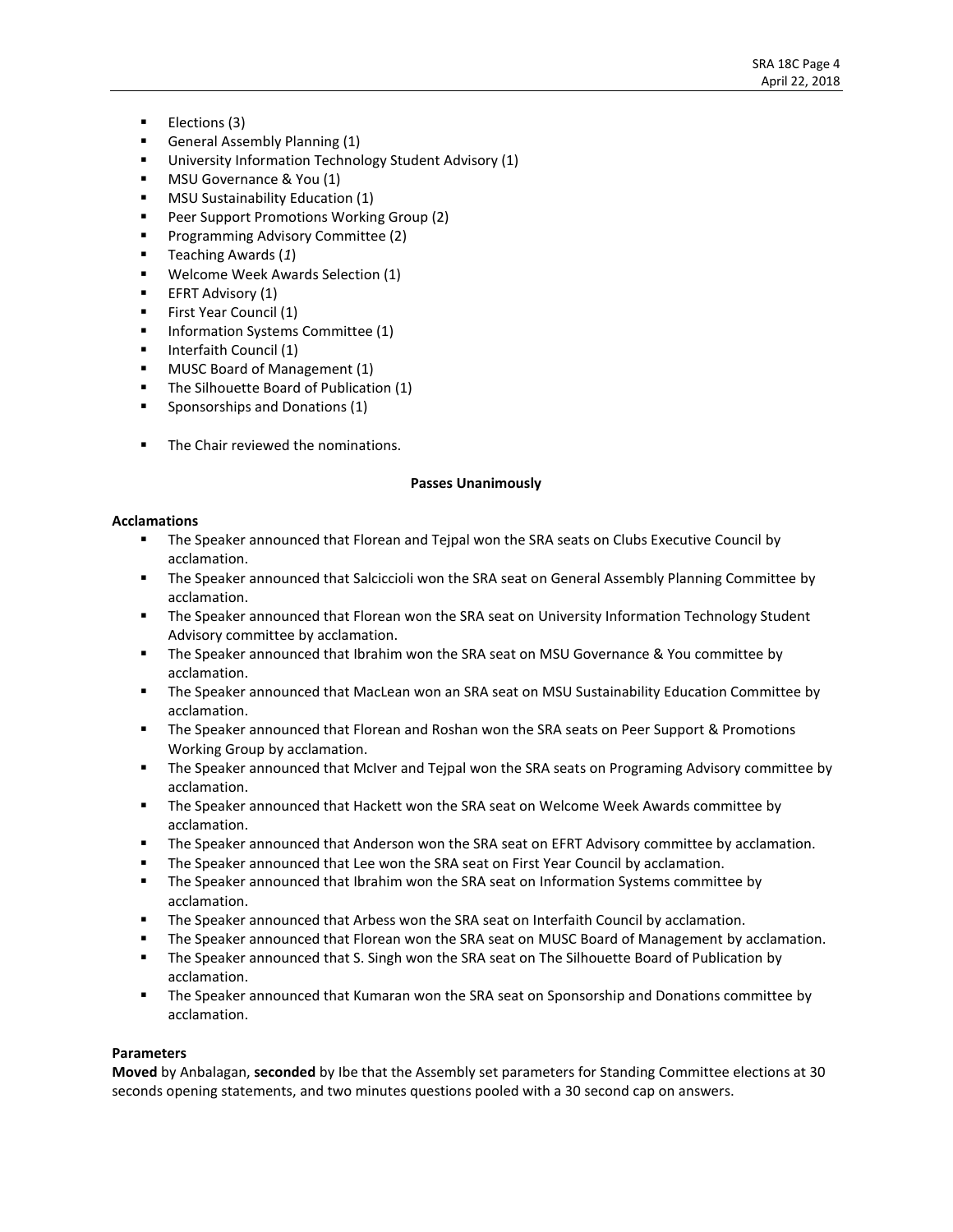### **Passes Unanimously**

## **Elections Committee Election for (3) SRA Seats**

## **Nominees**

- Florean
- Oketch
- Roshan
- Senthillmohan
- Sykes

**Moved** by Warwani, **seconded** by Sykes to Exhaust the Speakers List.

## **In Favour: 25 Opposed: 0 Abstentions: 3 Abstained: Roshan, Oketch, Hackett Motion Passes**

■ Assembly voted by secret ballot

| <b>Candidate</b> | Vote |
|------------------|------|
| Florean          | 15   |
| <b>Oketch</b>    | 18   |
| Roshan           | 24   |
| Senthillmohan    | 10   |
| <b>Sykes</b>     | 26   |
| Spoiled          | 0    |

▪ Oketch, Sykes, and Roshan won the SRA Seats on the Elections Committee.

## **BUSINESS**

## **1. BYLAW 3/B – STANDING COMMITTEES OF THE SRA**

**Moved** by D'Souza, **seconded** by Gandzi that the Assembly approve the changes to BYLAW 3/B – STANDING COMMITTEES OF THE SRA, as circulated.

- D'Souza reviewed the attached memo and documentation.
- Deshpande stated that in the future someone should add the role of Finance Committee in Bylaw 5, in to Bylaw 3/B.

## **Passes Unanimously**

## **2. BYLAW 5 – FINANCIAL AFFAIRS**

**Moved** by D'Souza, **seconded** by Hackett that the Assembly approve the changes to BYLAW 5 – FINANCIAL AFFAIRS, as circulated.

■ D'Souza reviewed the attached memo.

## **Passes Unanimously**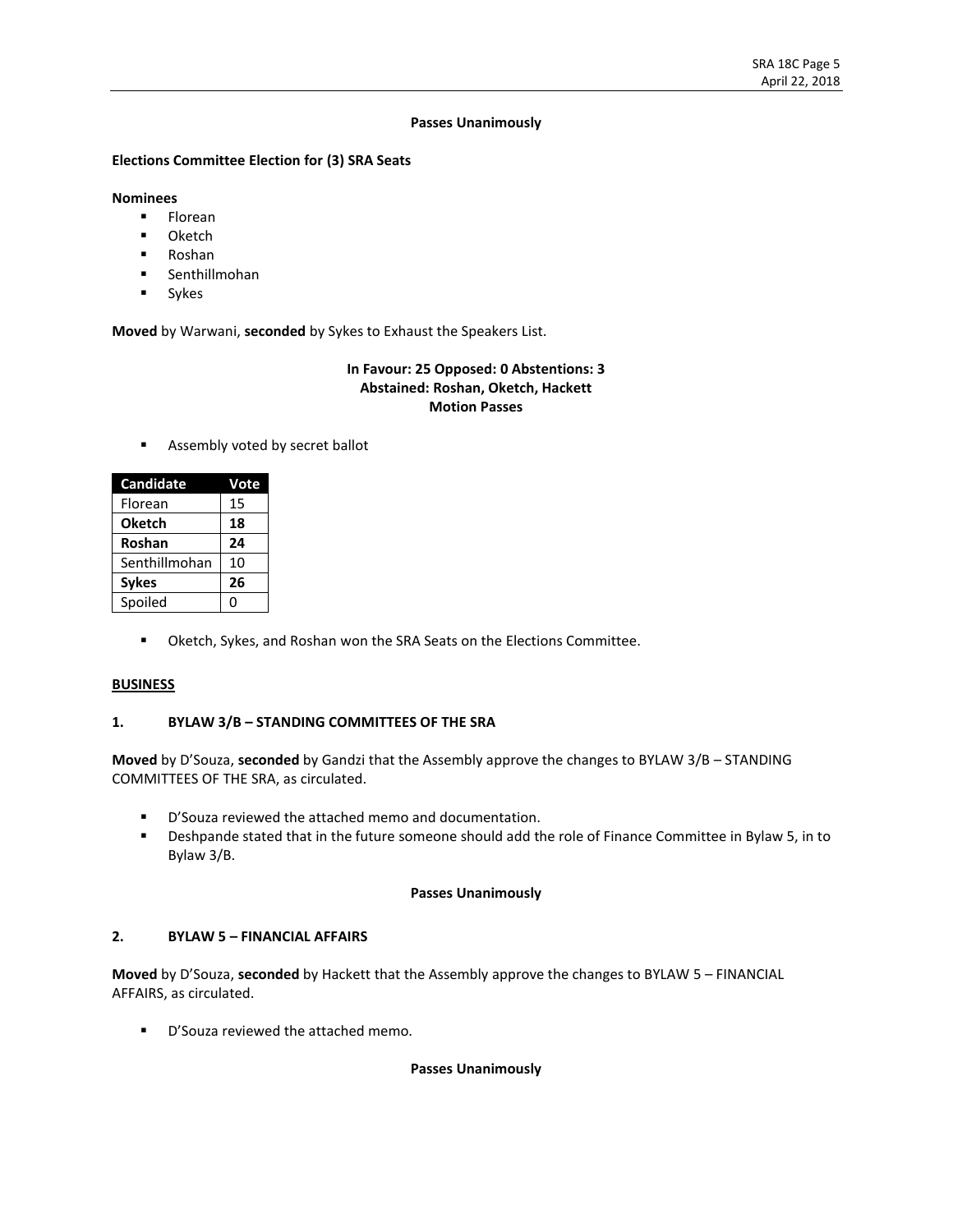## **3. OPERATING POLICY - EXECUTIVE RENUMERATION**

**Moved** by Anbalagan, **seconded** by Warwani that the Assembly approve the changes to OPERATING POLICY – EXECUTIVE RENUMERATION, as circulated.

- Anbalagan stated that the attached memo has all the information needed.
- Warwani stated that it is important to pay the Board fairly.

## **Vote on Motion**

### **Passes Unanimously**

## **4. Retroactive Wage Increase**

**Moved** by Warwani **seconded** by Anderson that the assembly approve a retroactive wage increase of 0.75% to the 2017-18 Board of Directors effective January 1st, 2018.

## **In Favour: 23 Opposed: 0 Abstentions: 4 Abstained: Ibe, Anbalagan, D'Souza, Deshpande Motion Passes**

## **5. Ratification of Executive Board Members**

**Moved** by Ibe, **seconded** by Salciccioli that the Assembly ratify the results of the Executive Board Election.

### **Passes Unanimously**

## **6. Executive Board Parameters**

**Moved** by Ibe, **seconded** by Warwani that the Assembly delegate all of its authority to the Executive Board with the exception that the Executive Board will not change any MSU Bylaws, nor shall it approve any SRA minutes, from May 1, 2018 – August 31, 2018.

## **Passes Unanimously**

## **7. OPERATING POLICY – STUDENT ACTIVITY BUILDING CONSULTATION COMMITTEE**

**Moved** by Kumaran, **seconded** by Warwani that the Assembly approve OPERATING POLICY – STUDENT ACTIVITY BUILDING CONSULTATION COMMITTEE, as circulated.

#### **Passes Unanimously**

## **TIME OF NEXT MEETING**

#### **TBD**

## **CALL OF THE ROLL**

**Present** Anbalagan, Anderson, Arbess, Bishara, Bonk, Deshpande, D'Souza, Emmanual, Gandzi, Hackett, Ibe, Ibrahim, Isah, Kumaran, Lee, MacLean, McIver, Oketch, Rana, Reddy, Roshan, Salciccioli Shingleton-Smith, N. Singh, S. Singh, Sykes, Villasis, Warwani